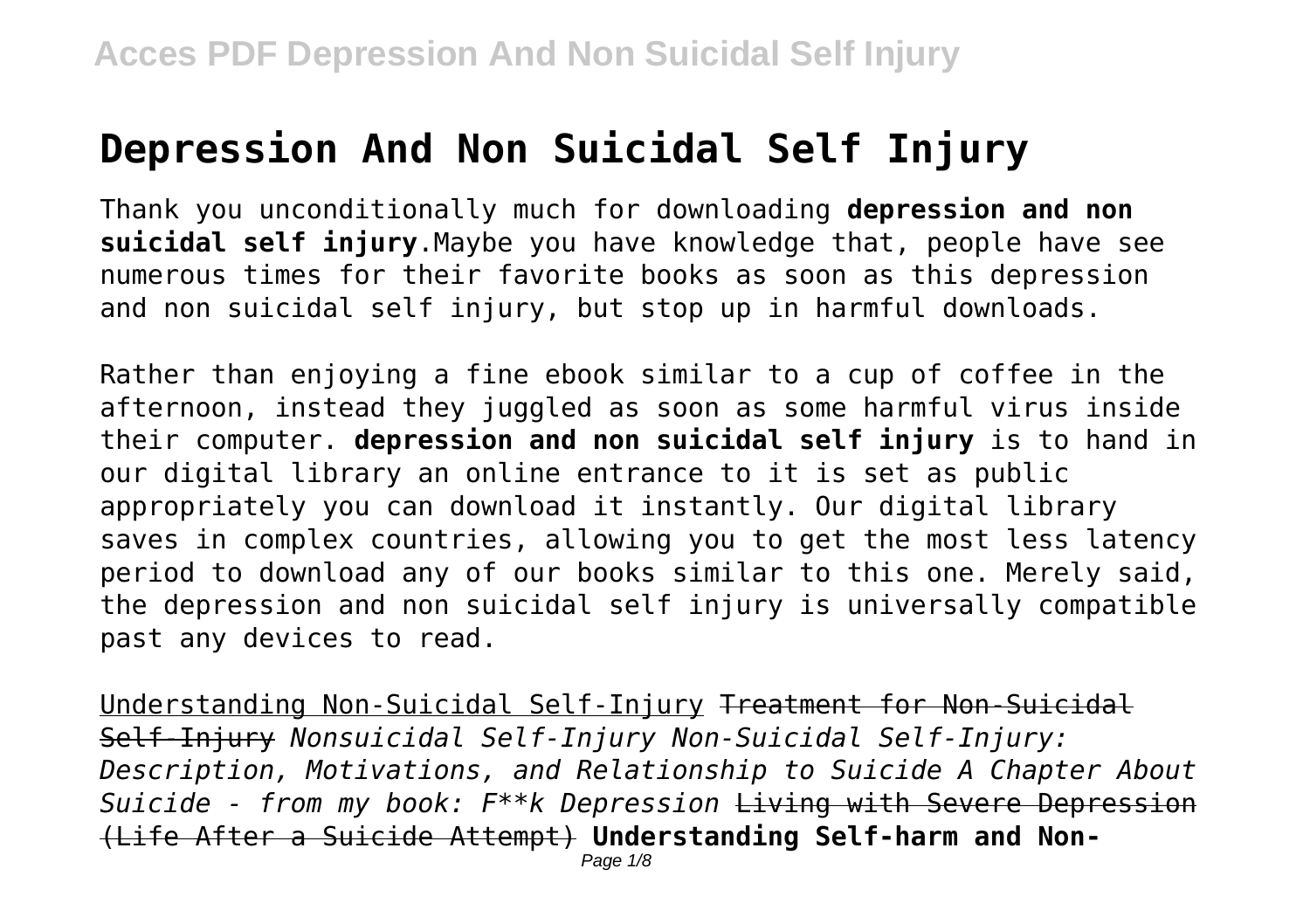## **suicidal Self-injury**

Cutting and Self-harm: Non-Suicidal Self Injury (NSSI)*Discovering My Scars Book Trailer 5 Not Obvious Signs of Self Harm Understanding Non-Suicidal Self-Injury (NSSI) - Part 2* **Lift Depression With These 3 Prescriptions- Without-Pills | Susan Heitler | TEDxWilmington** The 6 Signs of High Functioning Depression | Kati Morton *10 Things Depression Makes Us Do 14 Ways To Tell If Someone is Suicidal My Self Care Routine | depression \u0026 anxiety tips* 10 Mental Illness Signs You Should Not Ignore How Do I Keep From Being Triggered? 5 Ways You Are Self Harming Childhood Depression and Adolescent Suicide or Deliberate self-harm (Bengali) | THHTH A THHTHTHH Non-Suicidal Self-Injury: Description, Motivations, and Relationship to Suicide Self-Harm: Cutting*Insight Into Depression - Sadhguru* 10 Easy Self Care Tips for Depression *How To Cope With Depression Ever Notice Signs of Depression? Here's How Ginger Zee Copes with Hers* Depression And Non Suicidal Self Before finding emotional health, they struggled with self-injury. Self-Injury is a deliberate, non- suicidal behavior that inflicts

physical harm on one's body to relieve emotional distress....

Depression and Non-Suicidal Self Injury | Psychology Today Depression and Non-Suicidal Self-Injury Among Left-Behind Children.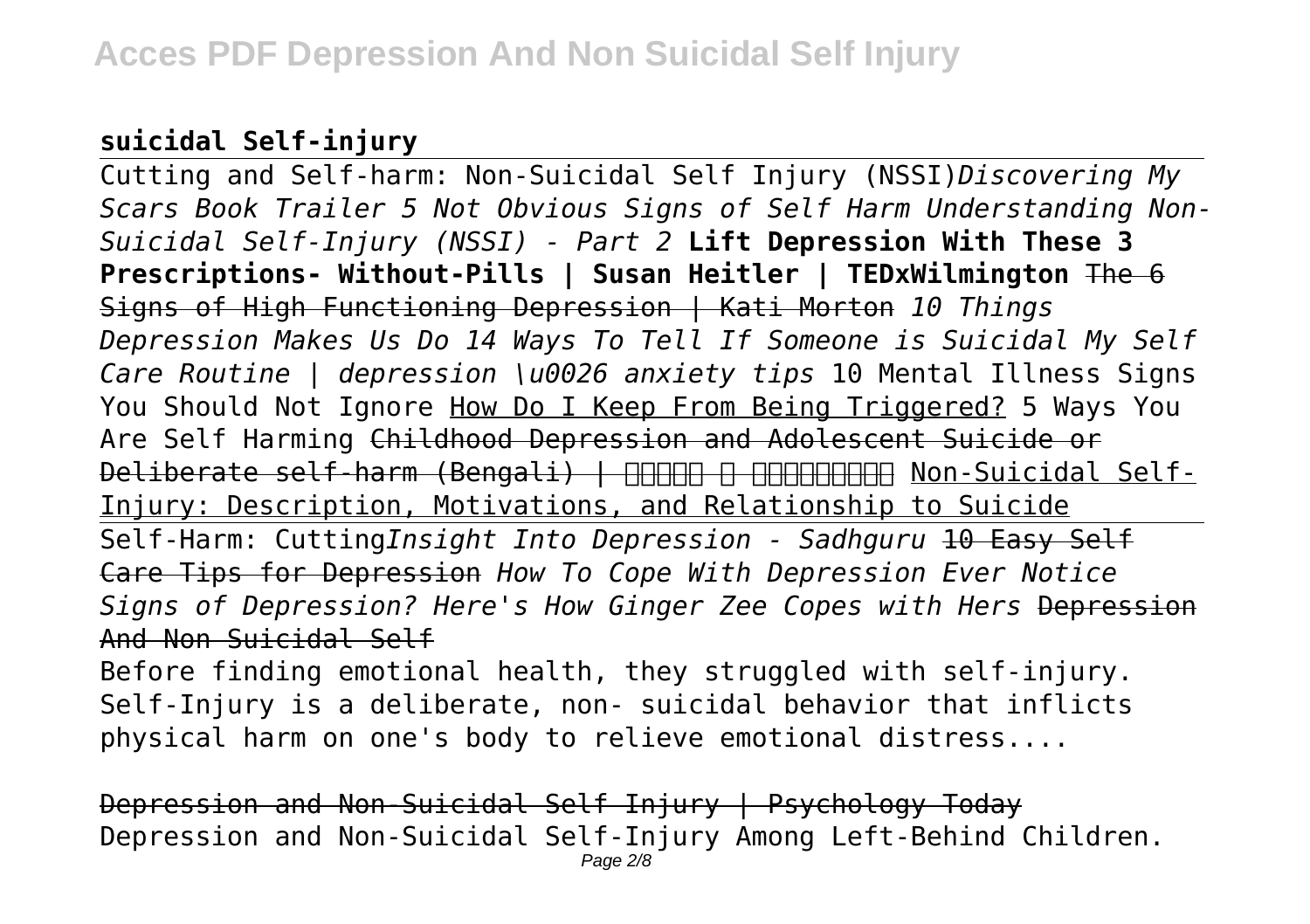Depression as an important variable to distinguish adolescents' mental health has attracted much attention in recent years. According to the research of depression therapies, depression might affect 2%–8% of children and adolescents , which is a very large number. It was found that disadvantaged children were more vulnerable to depression than normal children.

Stressful Life Events, Depression, and Non-Suicidal Self ... Non-Suicidal self-injury and suicide in depressed Adolescents: Impact of peer victimization and bullying. Vergara GA(1), Stewart JG(1), Cosby EA(1), Lincoln SH(1), Auerbach RP(2). Author information: (1)Department of Psychiatry, Harvard Medical School, Boston, MA, USA; Center for Depression, Anxiety and Stress Research, McLean Hospital, Belmont, MA, USA.

Non-Suicidal self-injury and suicide in depressed ... Depression and Non-Suicidal Self-Injury Among Left-Behind Children. Depression as an important variable to distinguish adolescents' mental health has attracted much attention in recent years. According to the research of depression therapies, depression might affect 2%–8% of children and adolescents , which is a very large number. ...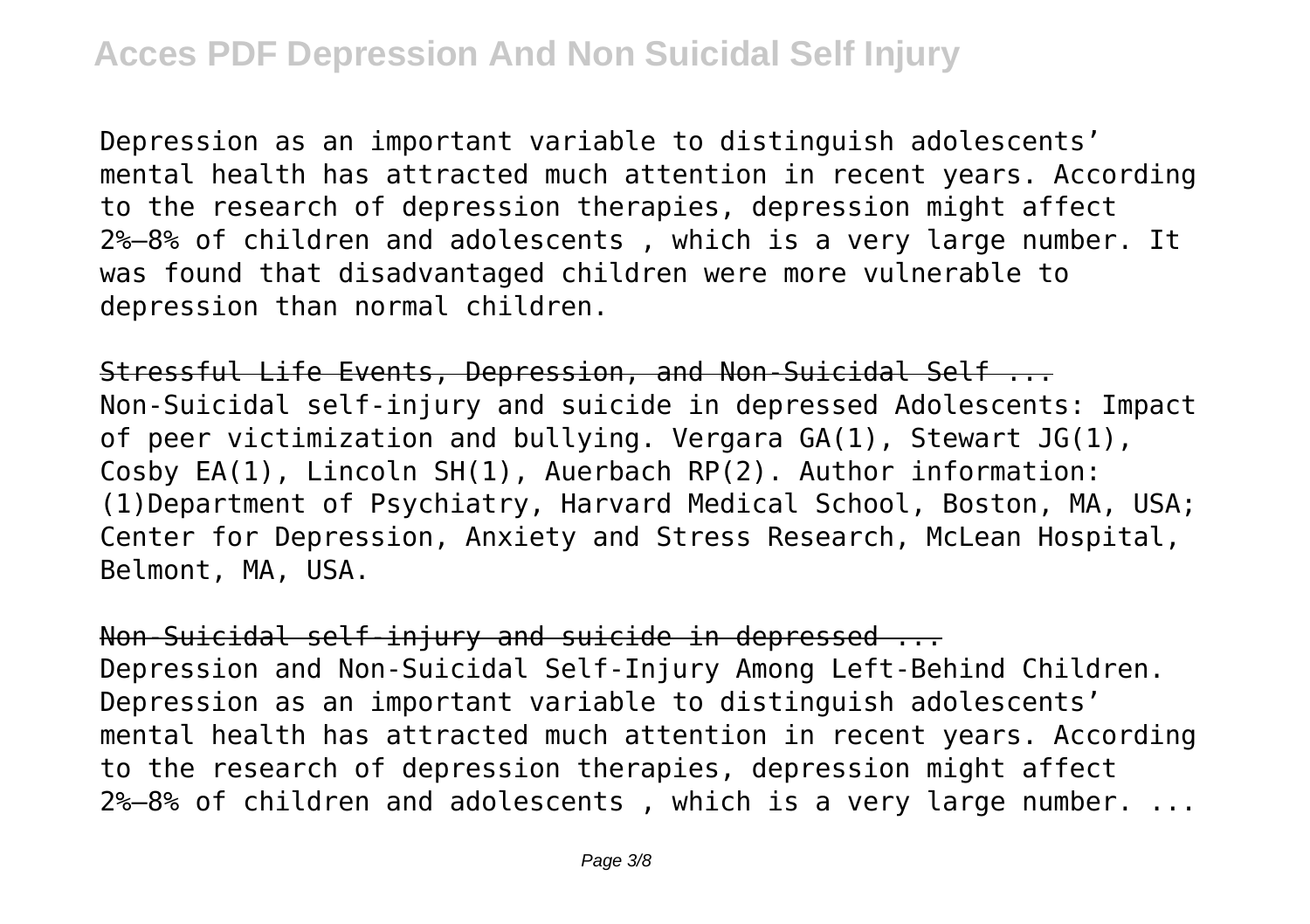### Depression And Non Suicidal Self Injury

Suicidal ideation and attempts are thoughts and behaviors with intent to die. Non-Suicidal Self-Injurious Behavior (NSIB) is the deliberate, self-inflicted destruction of body tissue resulting in immediate damage without suicidal intent, and the purpose is not culturally sanctioned. These behaviors are not uncommon among adults and are surprisingly common among adolescents and even preadolescents.

Suicidal & Non-Suicidal Self… | Cognitive Behavioral ... Download Free Depression And Non Suicidal Self Injury extremely common in BPD. Zanarini et al. (1990) found that over 70% of patients with BPD had self-injured or

### Depression And Non Suicidal Self Injury

Suicidal depressed adolescents view themselves as more depressed and violent than do non-suicidal depressed individuals and were less anxious about their parents. Conclusions: The two depressed samples (suicidal vs. non-suicidal individuals) have only very few dissimilarities. There are, however, some essential differences between the parental and adolescent perceptions of the suicidal and depressive symptoms of the adolescent.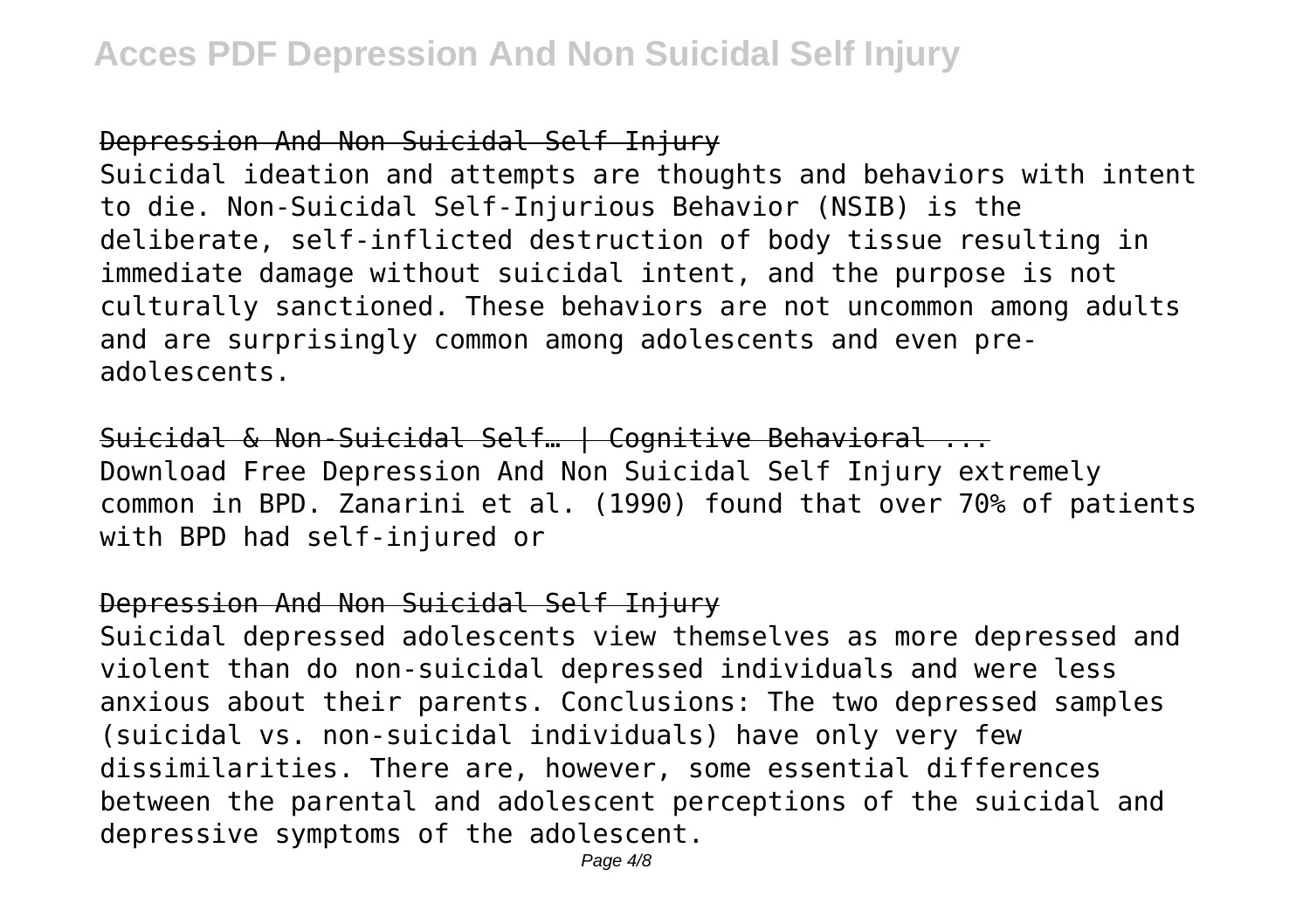Suicidal depressed vs. non-suicidal depressed adolescents ... Presence of depression or anxiety; Feelings of worthlessness; Because of these and other risk factors, the presence of non-suicidal selfinjury is, in and of itself, a risk factor for suicidal thoughts and behaviors. Non-suicidal self-injury is typically used as a coping strategy for preserving and enhancing life, not ending one's life.

The Difference Between Self-Harm and Suicide - Discovery Mood Table 2 Rates of suicidal thoughts, suicide attempts, non-suicidal self-harm thoughts and non-suicidal self-harm by age group a A prevalence ratio >1 means that women are more likely to report the thought/behaviour, with a prevalence ratio <1 indicating that men are more likely to report the thought/behaviour and a prevalence ratio =1 means the rates for reporting the thought/behaviour are the ...

Suicide attempts and non-suicidal self-harm: national ... Abstract Non-suicidal and suicidal self-injury are very destructive, yet surprisingly common behaviours. Depres-sed mood is a major risk factor for non-suicidal self-injury (NSSI), suicidal ideation and suicide attempts. We con-ducted a genetic risk prediction study to examine the polygenic overlap of depressive symptoms with lifetime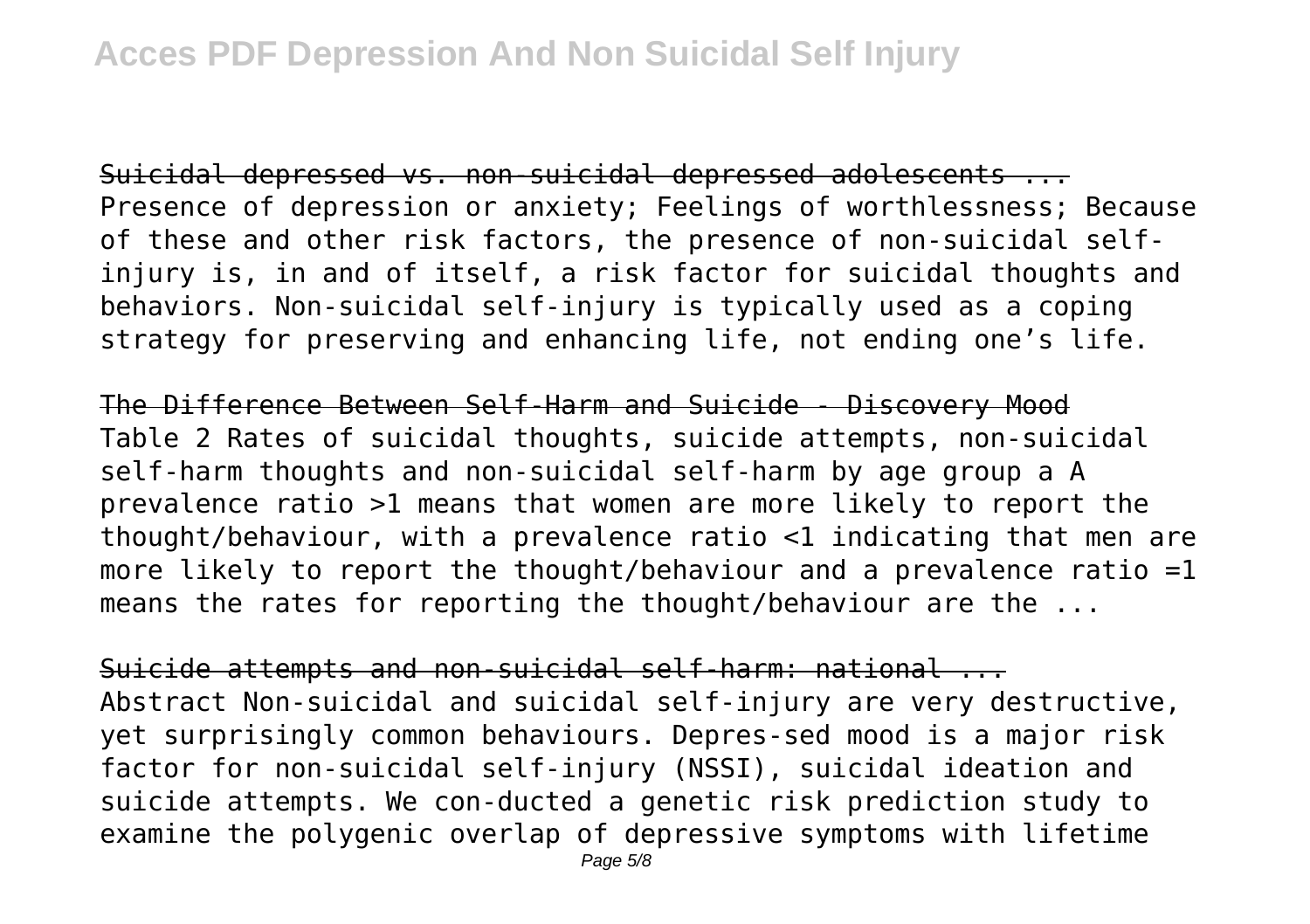The Association of Genetic Predisposition to Depressive ... Self-Injury and depression go hand-in-hand. Self-injury is known by many names, including self-harm, self-mutilation, and self-abuse. It may be referred to by specific ways of self-harm, such as cutting, burning, or banging.. Self-Injury transcends gender, age, religion, educational and income level.

Relationship Between Self-Injury and Depression | HealthyPlace A study showed sleep difficulties and non-suicidal self-injury may be cyclically related, with depressive symptoms playing a role in the escalation of NSSI.

Non-Suicidal Self-Injury and Insomnia Associated Among ... adults of college age are at particular risk for psychopathology, nonsuicidal self-injury (NSSI), and suicidal behavior, but protective factors (e.g., self-compassion) may buffer risk. We examined the mediating effect of NSSI on the relation between anxiety/depressive symptoms and suicide risk, and the moderating role of selfcompassion.

Symptoms of Anxiety and Depression and Suicidal Behavior Page 6/8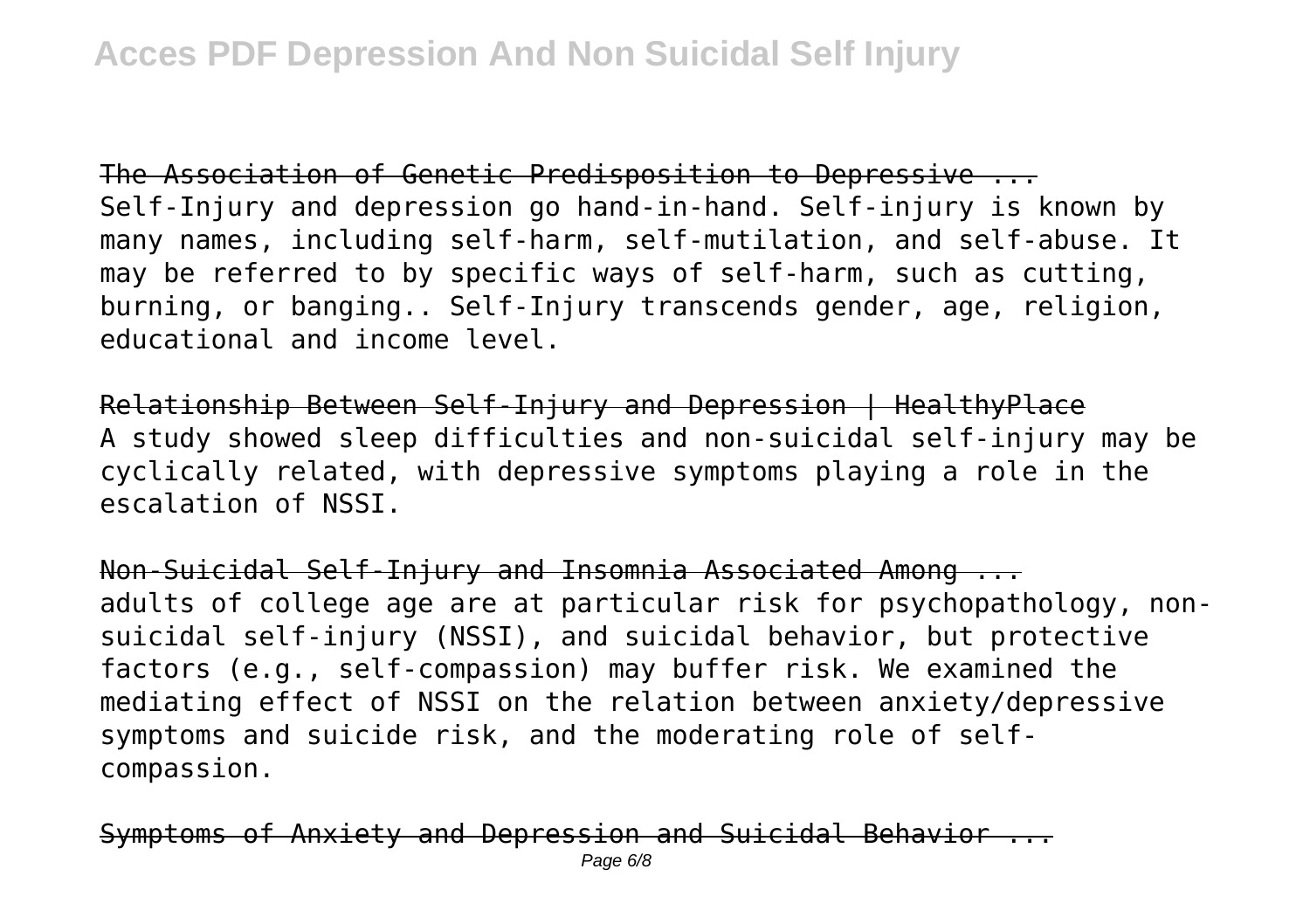Although self- injury is different than suicide, many people who selfinjure may be depressed and may indicate that life is not worth living. They may have thoughts of death but no actual intention to die. People who self-injure have a hard time dealing with their feelings. Self- injury is used to reduce, manage or escape from intense emotions.

Understanding Self-Injury/ Self-Harm - Teen Mental Health There's no right or wrong way to talk about suicidal feelings – starting the conversation is what's important. Who else you can talk to. If you find it difficult to talk to someone you know, you could: call a GP – ask for an emergency appointment; call 111 out of hours – they will help you find the support and help you need

#### Help for suicidal thoughts - NHS

We identified 71 publications that met eligibility criteria. Overall childhood maltreatment was associated with non-suicidal self-injury (odds ratio  $3.42$ , 95% CI 2.74-4.26), and effect sizes for maltreatment subtypes ranged from  $1.84$  ( $1.45-2.34$ ) for childhood emotional neglect to  $3.03$  (2.56-3.54) for childhood emotional abuse.

 $Childbood$  maltreatment and non-suicidal self-injury: